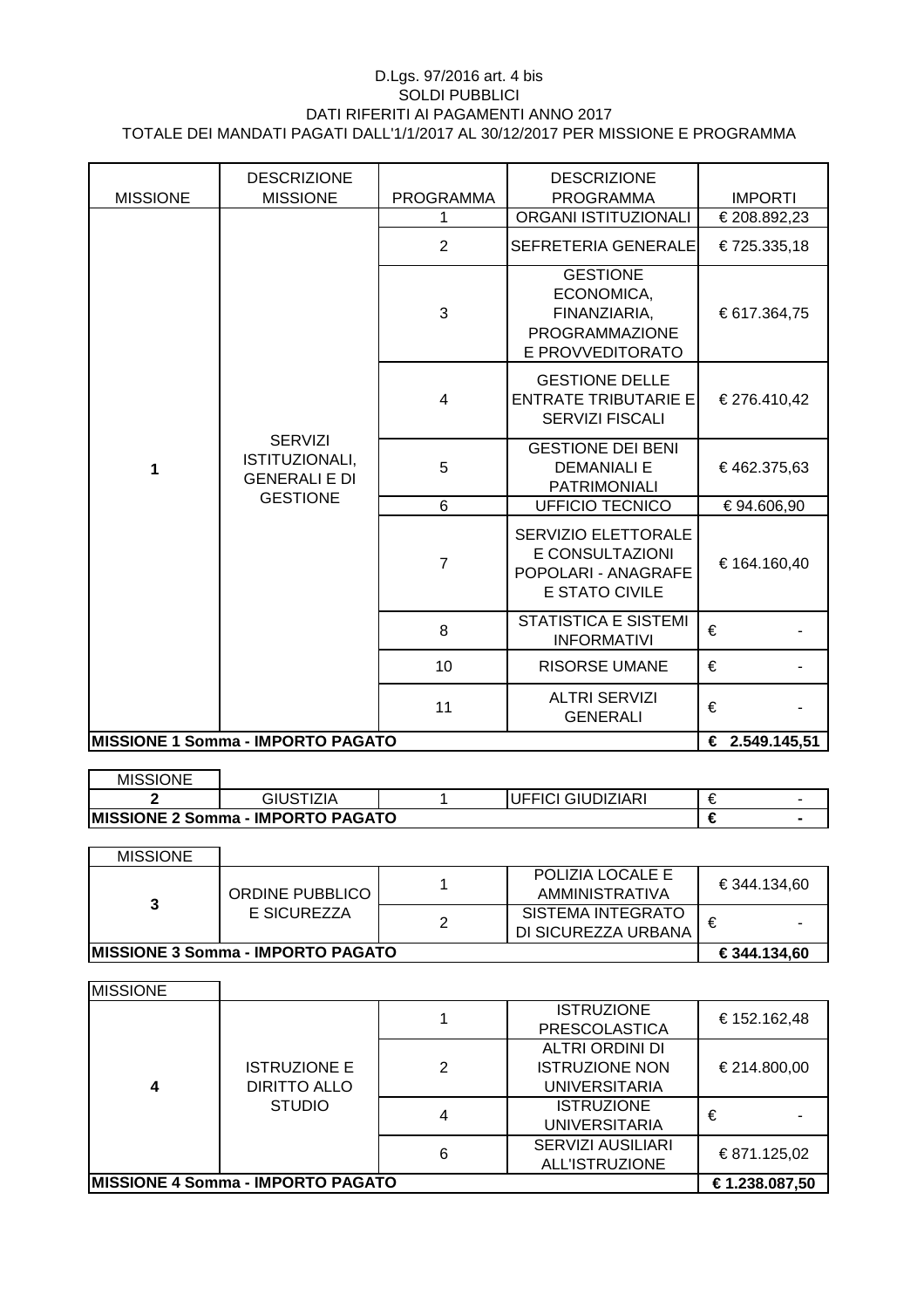| <b>MISSIONE</b>                   |                     |   |                           |   |            |
|-----------------------------------|---------------------|---|---------------------------|---|------------|
|                                   |                     |   | <b>VALORIZZAZIONE DEI</b> |   |            |
|                                   | <b>TUTELA E</b>     |   | <b>BENI DI INTERESSE</b>  | € |            |
|                                   | VALORIZZAZIONE      |   | <b>STORICO</b>            |   |            |
| 5                                 | DEI                 |   | ATTIVITA' CULTURALI E     |   |            |
|                                   | <b>BENI E DELLE</b> | 2 | <b>INTERVENTI DIVERSI</b> | € | 274.692,02 |
|                                   | ATTIVITA'           |   | <b>NEL SETTORE</b>        |   |            |
|                                   | <b>CULTURALI</b>    |   | <b>CULTURALE</b>          |   |            |
| Missione 5 Somma - IMPORTO PAGATO |                     |   |                           |   | 274.692,02 |

| <b>MISSIONE</b> |                       |   |                           |   |           |
|-----------------|-----------------------|---|---------------------------|---|-----------|
|                 |                       |   | <b>VALORIZZAZIONE DEI</b> |   |           |
|                 | TUTELA E              |   | <b>BENI DI INTERESSE</b>  | € |           |
|                 | <b>VALORIZZAZIONE</b> |   | <b>STORICO</b>            |   |           |
| 5               | DEI                   |   | ATTIVITA' CULTURALI E     |   |           |
|                 | <b>BENI E DELLE</b>   | 2 | INTERVENTI DIVERSI        | € | 274.692,0 |
|                 | ATTIVITA'             |   | <b>NEL SETTORE</b>        |   |           |
|                 | $C[II]$ Tild $A[II]$  |   | $C$ III TIID AI E         |   |           |

MISSIONE SPORT E TEMPO POLITICHE 1 SPORT ETEMPO  $\epsilon$  325.951,63 **6** GIOVANILI, SPORT E TEMPO LIBERO 2 GIOVANI  $\epsilon$  -**Missione 6 Somma - IMPORTO PAGATO € 325.951,63**  $\overline{\phantom{0}}$ 

| <b>MISSIONE</b>                           |                |  |                    |   |           |
|-------------------------------------------|----------------|--|--------------------|---|-----------|
|                                           |                |  | <b>SVILUPPO E</b>  |   |           |
|                                           | <b>TURISMO</b> |  | VALORIZZAZIONE DEL | € | 72.602.64 |
|                                           |                |  | <b>TURISMO</b>     |   |           |
| <b>IMissione 7 Somma - IMPORTO PAGATO</b> |                |  |                    |   | 72.602.64 |

|                 | <b>LUNIOIVIU</b>                  | VALUNIZZAZIUNE DEL<br><b>TURISMO</b> | ᠊ᡄ | 72.002.04  |
|-----------------|-----------------------------------|--------------------------------------|----|------------|
|                 | Missione 7 Somma - IMPORTO PAGATO |                                      | €  | 72.602,64  |
|                 |                                   |                                      |    |            |
| <b>MISSIONE</b> |                                   |                                      |    |            |
|                 |                                   | <b>URBANISTICA E</b>                 |    |            |
|                 |                                   | ASSETTO DEL                          | €  | 256.689,78 |
|                 | <b>ASSETTO DEL</b>                | <b>TERRITORIO</b>                    |    |            |
|                 |                                   | <b>FOU ITIA DECIDENTIALE</b>         |    |            |

| IMISSIUNE                                |                    |                              |                      |   |            |
|------------------------------------------|--------------------|------------------------------|----------------------|---|------------|
|                                          |                    |                              | <b>URBANISTICA E</b> |   |            |
| ASSETTO DEL<br><b>TERRITORIO ED</b>      |                    |                              | <b>ASSETTO DEL</b>   | € | 256.689,78 |
|                                          |                    | <b>TERRITORIO</b>            |                      |   |            |
|                                          |                    | <b>EDILIZIA RESIDENZIALE</b> |                      |   |            |
| 8                                        | EDILIZIA ABITATIVA |                              | PUBBLICA E LOCALE E  |   |            |
|                                          |                    | 2                            | PIANI DI EDILIZIA    | € |            |
|                                          |                    |                              | <b>ECONOMICO -</b>   |   |            |
|                                          |                    |                              | <b>POPOLARE</b>      |   |            |
| <b>Missione 8 Somma - IMPORTO PAGATO</b> |                    |                              |                      |   | 256 689 78 |

|                                          |                                                           |   | URBANISTICA E<br><b>ASSETTO DEL</b><br><b>TERRITORIO</b>                                                   | € | 256.689,78 |
|------------------------------------------|-----------------------------------------------------------|---|------------------------------------------------------------------------------------------------------------|---|------------|
| 8                                        | ASSETTO DEL<br><b>TERRITORIO ED</b><br>EDILIZIA ABITATIVA | 2 | EDILIZIA RESIDENZIALE<br>PUBBLICA E LOCALE E<br>PIANI DI EDILIZIA<br><b>ECONOMICO -</b><br><b>POPOLARE</b> | € |            |
| <b>Missione 8 Somma - IMPORTO PAGATO</b> |                                                           |   |                                                                                                            |   | 256.689,78 |

| 8               | <b>TERRITORIO ED</b><br>EDILIZIA ABITATIVA | EDILIZIA RESIDENZIALE<br>PUBBLICA E LOCALE E<br>PIANI DI EDILIZIA<br><b>ECONOMICO -</b><br><b>POPOLARE</b> | € |           |
|-----------------|--------------------------------------------|------------------------------------------------------------------------------------------------------------|---|-----------|
|                 | Missione 8 Somma - IMPORTO PAGATO          |                                                                                                            | € | 256.689,7 |
| <b>MISSIONE</b> |                                            |                                                                                                            |   |           |
|                 |                                            | DIFESA DEL SUOLO                                                                                           | € |           |
|                 |                                            | -------                                                                                                    |   |           |

| <b>MISSIONE</b>                         |                                      |                                                                            |                                                                             |            |                  |
|-----------------------------------------|--------------------------------------|----------------------------------------------------------------------------|-----------------------------------------------------------------------------|------------|------------------|
|                                         |                                      |                                                                            | DIFESA DEL SUOLO                                                            | €          |                  |
| <b>SVILUPPO</b><br><b>SOSTENIBILE E</b> | 2                                    | TUTELA,<br><b>VALORIZZAZIONE E</b><br><b>RECUPERO</b><br><b>AMBIENTALE</b> | €                                                                           | 168.701,47 |                  |
| 9                                       | <b>TUTELA DEL</b>                    | 3                                                                          | <b>RIFIUTI</b>                                                              |            | € 1.309.290,38   |
|                                         | <b>TERRITORIO E</b><br>DELL'AMBIENTE | 4                                                                          | SERVIZIO IDRICO<br><b>INTEGRATO</b>                                         | €          | 45.410,26        |
|                                         |                                      | 8                                                                          | <b>QUALITA' DELL'ARIA E</b><br><b>RIDUZIONE</b><br><b>DELL'INQUINAMENTO</b> | €          |                  |
| Missione 9 Somma - IMPORTO PAGATO       |                                      |                                                                            |                                                                             |            | € $1.523.402,11$ |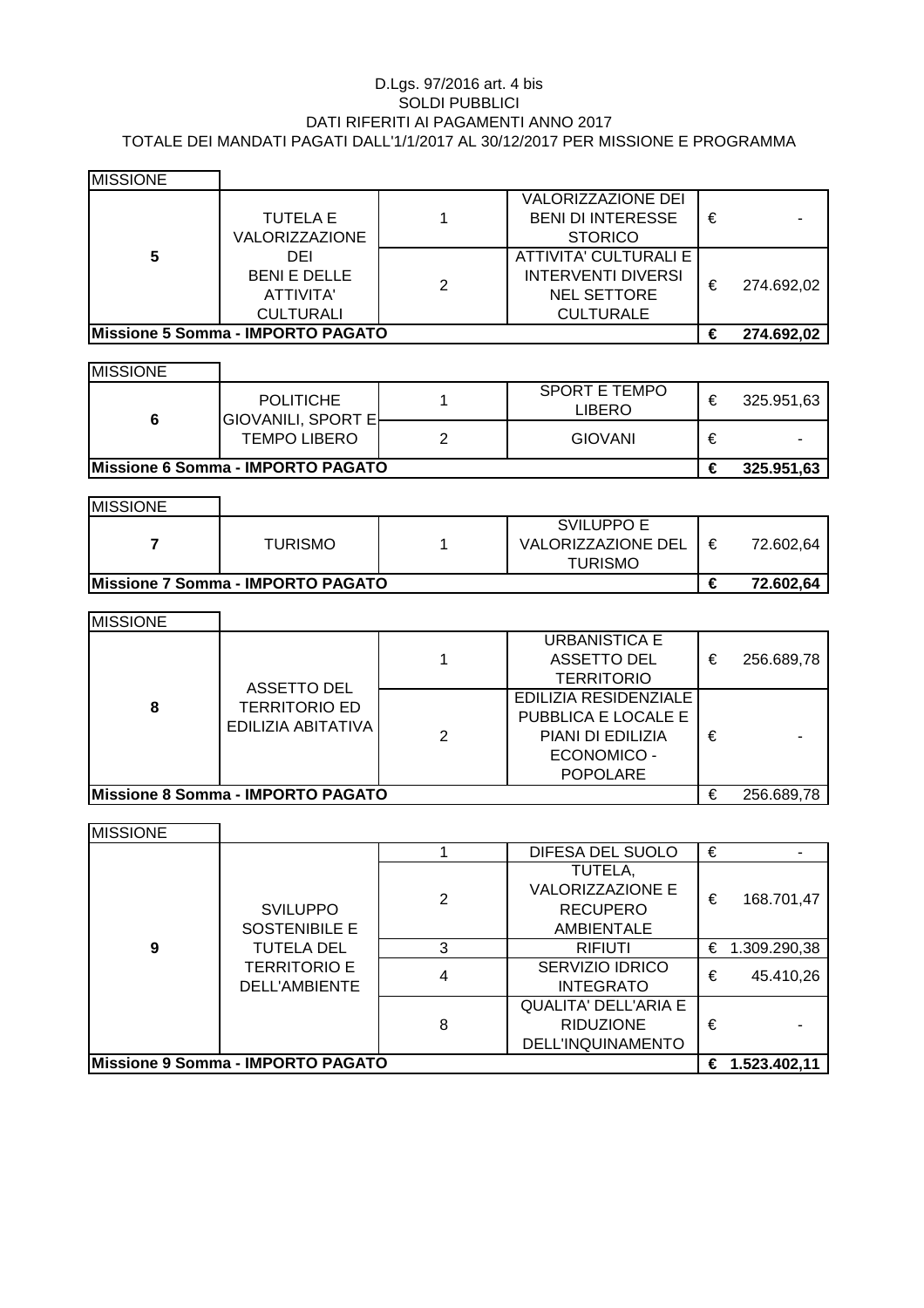| <b>MISSIONE</b> |                                                               |   |                           |   |            |
|-----------------|---------------------------------------------------------------|---|---------------------------|---|------------|
|                 | <b>TRASPORTI E</b><br><b>DIRITTO ALLA</b><br><b>MOBILITA'</b> |   | <b>TRASPORTO</b>          | € |            |
|                 |                                                               |   | <b>FERROVIARIO</b>        |   |            |
|                 |                                                               | 2 | <b>TRASPORTO PUBBLICO</b> | € | 5.649,77   |
| 10              |                                                               |   | <b>LOCALE</b>             |   |            |
|                 |                                                               | 5 | <b>VIABILITA' E</b>       |   |            |
|                 |                                                               |   | <b>INFRASTRUTTURE</b>     | € | 624.412,45 |
|                 |                                                               |   | <b>STRADALI</b>           |   |            |
|                 | Missione 10 Somma - IMPORTO PAGATO                            |   |                           | € | 630.062,22 |

MISSIONE **€ 101.115,00** SISTEMA DI 11 SOCCORSO CIVILE  $\begin{array}{|c|c|c|c|c|c|c|c|c|}\n\hline\n\text{PROTEZIONE CIVILE} & \text{€} & \text{101.115,00} \\
\hline\n\end{array}$ **Missione 11 Somma - IMPORTO PAGATO**

| <b>MISSIONE</b> |                                                               |                |                                                                                                                 |   |            |
|-----------------|---------------------------------------------------------------|----------------|-----------------------------------------------------------------------------------------------------------------|---|------------|
|                 |                                                               | 1              | <b>INTERVENTI PER</b><br>L'INFANZIA E I MINORI E<br>PER ASILI NIDO                                              | € | 45.800,40  |
|                 |                                                               | $\overline{2}$ | <b>INTERVENTI PER LA</b><br><b>DISABILITA'</b>                                                                  | € |            |
|                 |                                                               | 3              | <b>INTERVENTI PER GLI</b><br><b>ANZIANI</b>                                                                     | € |            |
|                 |                                                               | $\overline{4}$ | <b>INTERVENTI PER I</b><br>SOGGETTI A RISCHIO DI<br><b>ESCLUSIONE SOCIALE</b>                                   | € |            |
| 12              | DIRITTI SOCIALI,<br>POLITICHE SOCIALI<br>E<br><b>FAMIGLIA</b> | 5              | <b>INTERVENTI PER LE</b><br><b>FAMIGLIE</b>                                                                     | € | 231.214,09 |
|                 |                                                               | $6\phantom{1}$ | <b>INTERVENTI PER IL</b><br><b>DIRITTO ALLA CASA</b>                                                            | € |            |
|                 |                                                               | $\overline{7}$ | <b>PROGRAMMAZIONE E</b><br><b>GOVERNO DELLA RETE</b><br><b>DEI SERVIZI</b><br>SOCIOSANITARI E<br><b>SOCIALI</b> | € |            |
|                 |                                                               | 8              | <b>COOPERAZIONE E</b><br>ASSOCIAZIONISMO                                                                        | € |            |
|                 |                                                               | 9              | <b>SERVIZIO</b><br>NECROSCOPICO E<br><b>CIMITERIALE</b>                                                         | € | 56.929,73  |
|                 | Missione 12 Somma - IMPORTO PAGATO                            |                |                                                                                                                 | € | 333.944,22 |

| <b>IMISSIONE</b>                   |               |  |                    |  |  |
|------------------------------------|---------------|--|--------------------|--|--|
|                                    | TUTELA DELLA  |  | ULTERIORI SPESE IN |  |  |
| 13                                 | <b>SALUTE</b> |  | MATERIA SANITARIA  |  |  |
| Missione 13 Somma - IMPORTO PAGATO |               |  |                    |  |  |